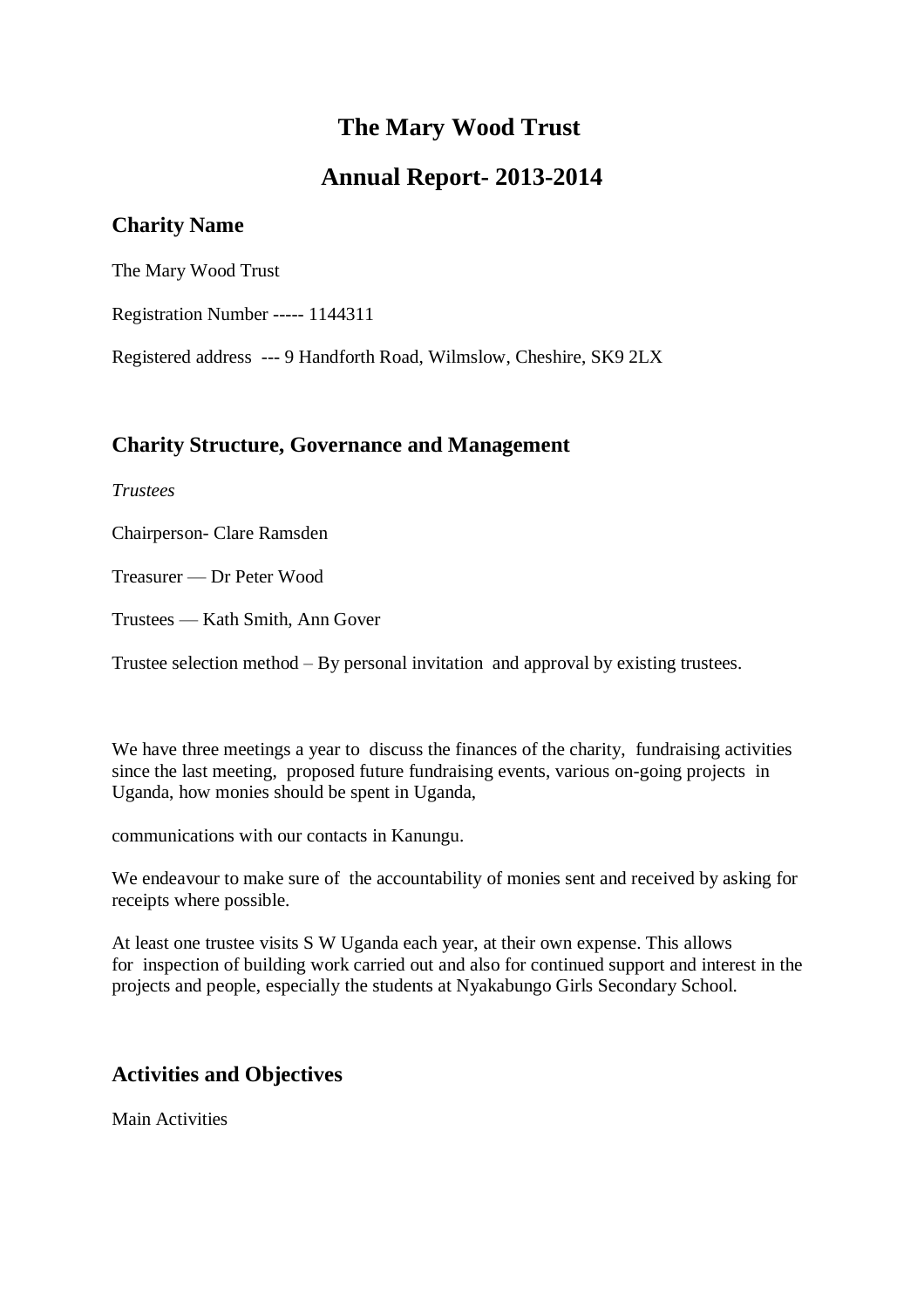### **Achievements and performance**

#### *Activities over the past year*

At Ruth Memorial Nursery School we have provided the daily porridge for the 65 children at the school. During our last visit we were able to distribute polo shirts to each child, for use when they play sports. These were kindly donated by KJB builders in Wilmslow, Cheshire. We also bought some footballs which were much appreciated.

We received funds to finish two classrooms with secure doors and windows and to build a new 3 stance latrine as the previous one was full and collapsing.

At Nyakabungo Girls Secondary School we have continued to provide mosquito nets for all the new entrants to the school- approximately 90 per year.

The Sick Bay was completed and officially opened in November 2013. A full time nurse, Moline, has been appointed. Her remit is to look after the girls when they are sick and also to improve the health education throughout the school, particularly with regard to women's issues. She is an ex NGSS student.

The Female Staff House was completed in time for the start of the new school year in February. Three teachers, including the school nurse, are living in it.

The Bags of Basics Campaign is now complete, with all girls at NGSS receiving a bag of basic necessities which contained toilet paper, sanitary towels, vaseline, body soap, clothes washing soap, toothpaste, toothbrush, exercise books, a biro and some colouring pencils.

The sponsorship programme at NGSS has shown more people interested in supporting individual girls and at the end of March the number of sponsored girls had grown to 22.

We have supported Justine, the acting headmistress of NGSS, to do a specific degree course which will allow her to considered for a full time appointment to head the school.

The Dental Unit at Nyakatare Health Centre is now up and running, thanks to generous support from Medical Missionary News and also Dentaid. Elia Muchaina has been appointed to the position of dentist. He is a trained Public Dental Officer, very keen to deliver oral health education at both clinic and outreach levels. We handed over a donation of toothpaste and toothbrushes from the Laburnum Dental Clinic in Handforth.

At Nyakatare Health Centre we donated numerous baby clothes to be given out to new mothers and babies.

We continued with our medical assistance for the young man with the growth on his face. Unfortunately it proved to be an aggressive terminal cancer and he passed away in July.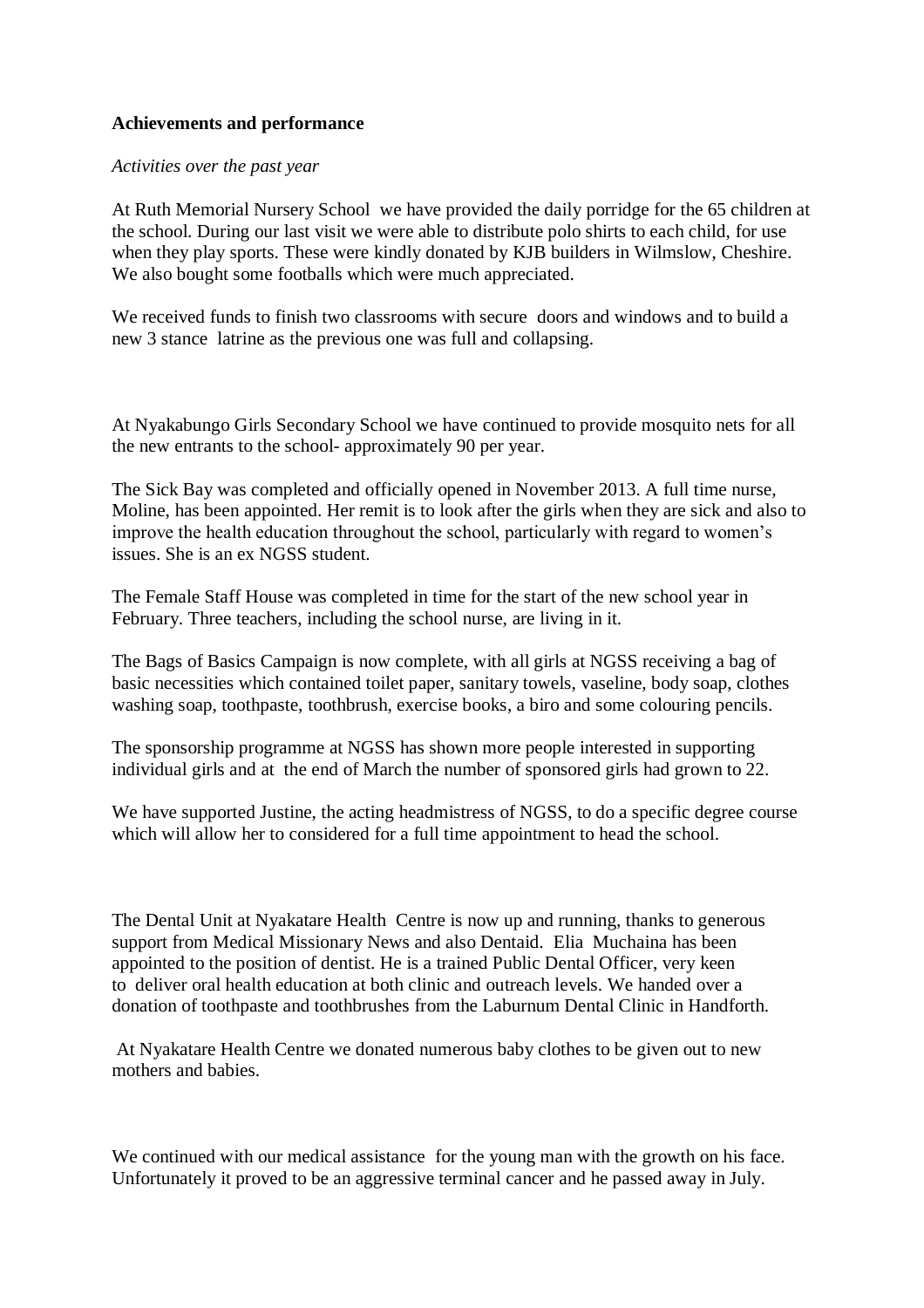We were able to offer some food and clothing to the Congolese refugees who had crossed the border into Kanungu District to escape fighting in the Congo.

### *Fundraising*

Oliver Ramsden- sponsored half marathon

Esther Wood- sponsored half marathon

Big Band Concert by 'Fish Lip Soup' in St Bartholomew's Church, Wilmslow

Kath Smith – Tombola

Cake Stall - Party in the Park - Lothersdale

'Christmas by Candlelight' in Christchurch, Lothersdale

Lothersdale Lent lunches

Fundraising by Jessica Leigh for the Bags of Basics Campaign- cake stall, coffee morning and presentation, fun run at school, guide presentation.

Presentation to Cheadle Rotary – Clare Ramsden

### *Newsletters and raising awareness*

Two newsletters have been distributed to supporters and interested parties this year – Summer and November.

Articles in St Bartholomew's Parish Magazine and also Wilmslow Express.

## **Financial Review**

*Charity's policy on reserves*